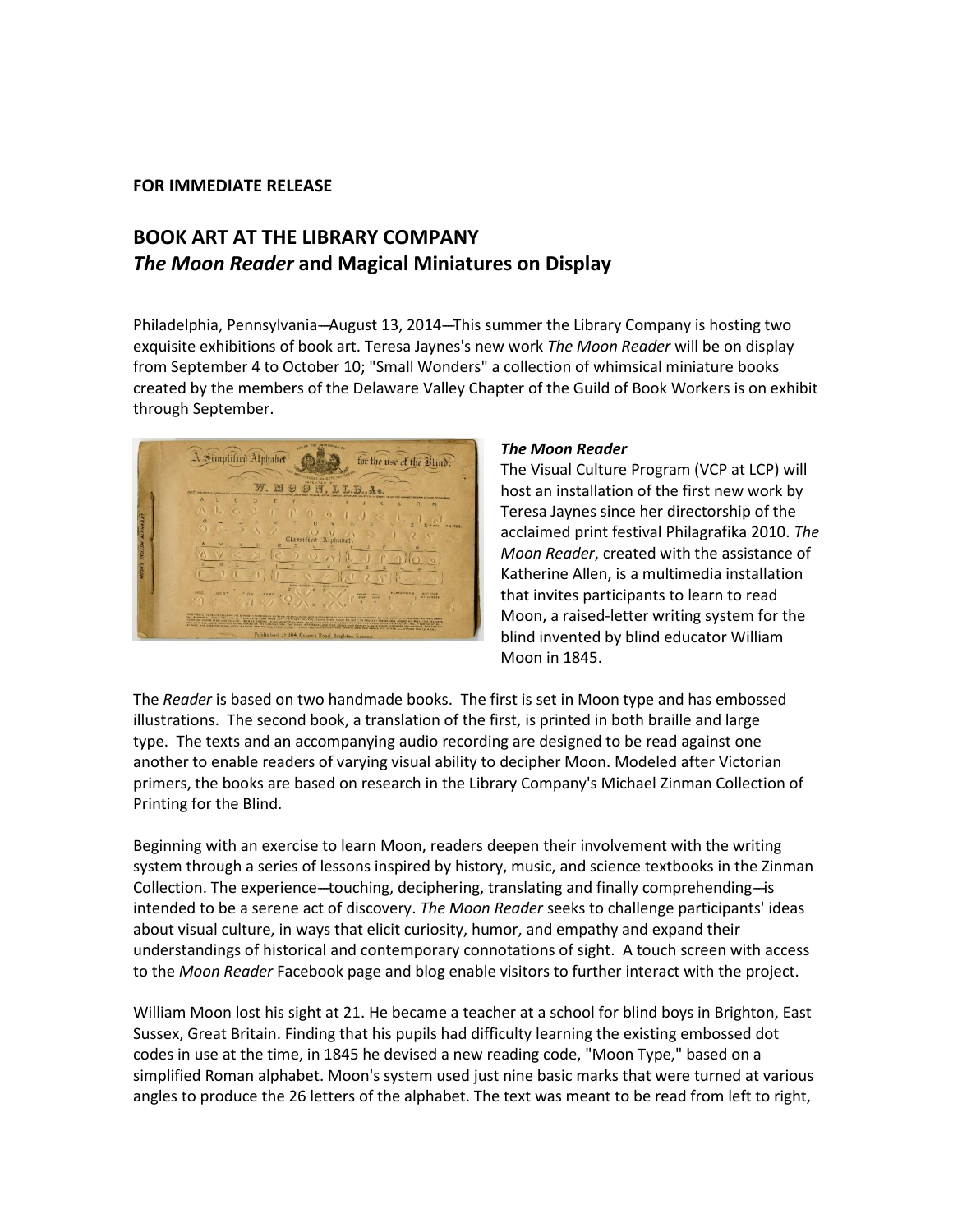then back from right to left on the next line, so that the finger never had to leave the page. It was an excellent method for people who had lost their vision after already having experienced the Roman alphabet, as the marks bear a resemblance to the letters they represent. Although braille has since replaced Moon type in popularity, Moon is still used in some parts of Great Britain today.

The Visual Culture Program's collaboration with Jaynes will continue through the fall on development of a main-gallery exhibition also based on her work with our historic material printed for the blind. Provisionally entitled "Talking to the Fingers in the Language of the Eyes," the exhibition will combine historic collections with new work and multimedia experiences designed to challenge the privileged status of sight. "Talking," which is being funded by a major grant from the Pew Center for Arts & Heritage, is scheduled to open in February 2016.

On September 23, 2014, to celebrate this collaboration, the Library Company will host a conversation with project advisors from the blind community who will discuss changing relations between sighted and visually impaired people over the centuries. A three-set, limited edition, *The Moon Reader* will also be on display at the Magill Library at Haverford College and the Library for the Blind and Physically Handicapped. *The Moon Reader* was made possible by an Independence Foundation Artist Fellowship in conjunction with the Library Company of Philadelphia.



## *Small Wonders*

Currently on display at the Library Company are 29 marvelous miniature books created by the members of the Delaware Valley Chapter of the Guild of Book Workers. Created in response to a challenge from the Guild to make books meeting the US definition of a miniature book-a book which measures less than three inches in each height, width, and thickness---the collection was initially exhibited at the Clarence Ward Art Library at Oberlin College.

The exhibition includes a wide variety of binding structures and unusual materials. There are accordion books, a Coptic binding, pop-up books, tiny fine bindings, and an illuminated manuscript that is a little over one half inch tall. One set of paper-covered nesting book boxes is made to resemble Russian dolls. Cover materials include papier-mâché and mother-of-pearl, as well as fake fur and googly eyes. One book in the collection is made from hotel soaps, toilet paper and dental floss and one contains toe and fingernail clippings. The playful and amazing miniatures, alike only in their shared smallness, are a tour-de-force of the book workers' arts.

The Guild of Book Workers was founded in 1906 "to establish and maintain a feeling of kinship and mutual interest among workers in the several hand book crafts" and continues to promote interest in and awareness of the book and paper arts by maintaining high standards of workmanship, hosting educational opportunities, and sponsoring exhibits. Current President of the Delaware Valley Chapter--one of ten chapters in the US--is Library Company Conservation